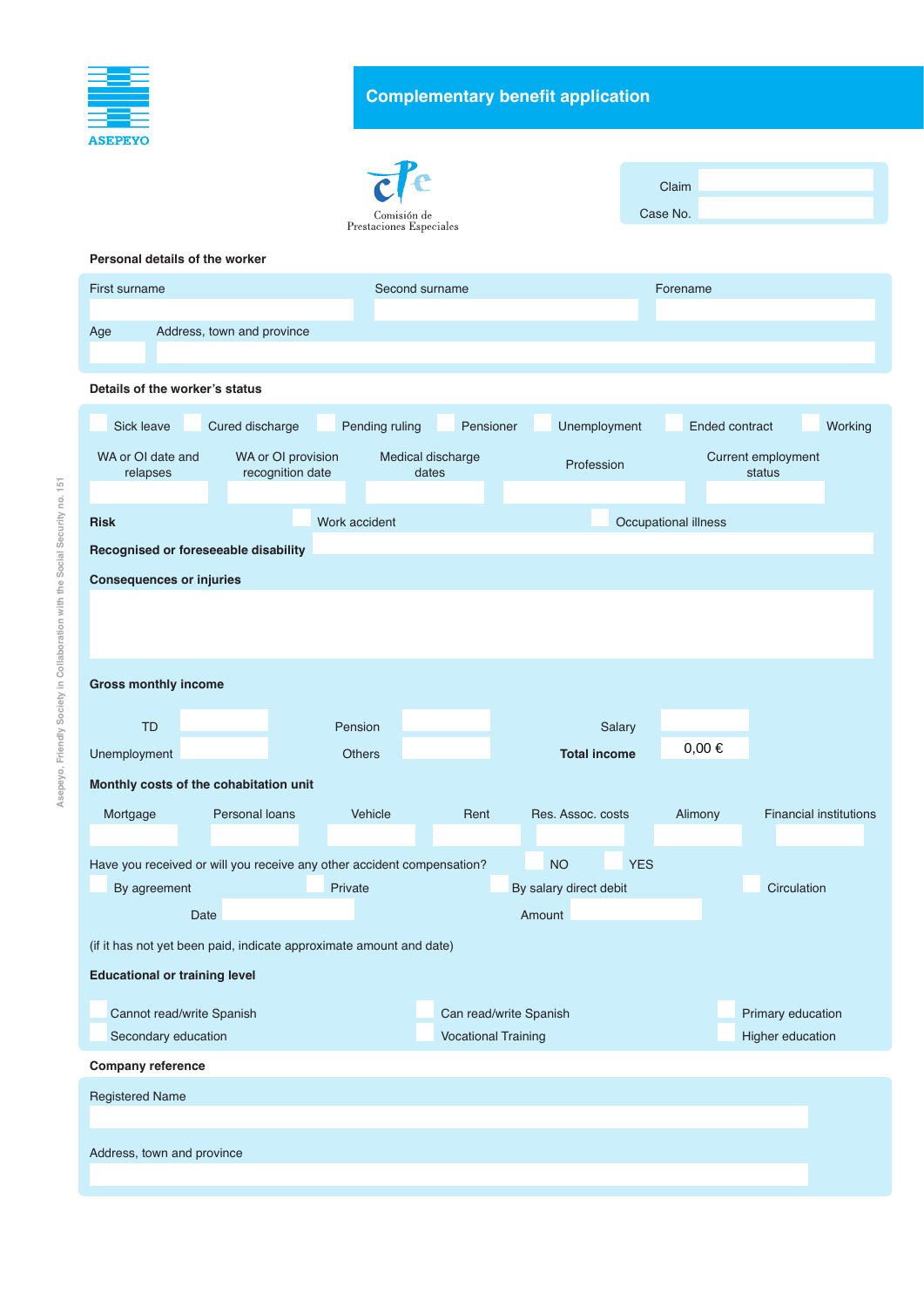## Persons living in the cohabitation unit (not including the applicant)

| <b>First surname</b>                                                                  |  |                                                                                | Second surname                                             |  |                         | Forename         |              |          |               |  |
|---------------------------------------------------------------------------------------|--|--------------------------------------------------------------------------------|------------------------------------------------------------|--|-------------------------|------------------|--------------|----------|---------------|--|
| Age                                                                                   |  | Relationship with the person who has suffered the accident                     |                                                            |  |                         | Present activity |              |          |               |  |
| <b>Gross monthly income</b><br>TD                                                     |  |                                                                                | Pension                                                    |  | Salary                  |                  | Unemployment |          | <b>Others</b> |  |
| Total income<br>Monthly cost of studies                                               |  |                                                                                |                                                            |  |                         |                  |              |          |               |  |
| First surname                                                                         |  |                                                                                |                                                            |  | Second surname          |                  |              | Forename |               |  |
| Age                                                                                   |  | Relationship with the person who has suffered the accident                     |                                                            |  |                         | Present activity |              |          |               |  |
| <b>Gross monthly income</b><br><b>TD</b>                                              |  |                                                                                | Pension                                                    |  | Salary                  |                  | Unemployment |          | <b>Others</b> |  |
| Total income<br>Monthly cost of studies                                               |  |                                                                                |                                                            |  |                         |                  |              |          |               |  |
| First surname                                                                         |  |                                                                                |                                                            |  |                         | Second surname   |              | Forename |               |  |
| Relationship with the person who has suffered the accident<br>Present activity<br>Age |  |                                                                                |                                                            |  |                         |                  |              |          |               |  |
| <b>Gross monthly income</b><br>TD                                                     |  |                                                                                | Pension                                                    |  | Salary                  |                  | Unemployment |          | <b>Others</b> |  |
| <b>Total income</b>                                                                   |  |                                                                                |                                                            |  | Monthly cost of studies |                  |              |          |               |  |
| First surname                                                                         |  |                                                                                |                                                            |  |                         | Second surname   |              | Forename |               |  |
| Age                                                                                   |  | Relationship with the person who has suffered the accident<br>Present activity |                                                            |  |                         |                  |              |          |               |  |
| <b>Gross monthly income</b><br><b>TD</b>                                              |  |                                                                                | Pension                                                    |  | Salary                  |                  | Unemployment |          | Others        |  |
| Total income                                                                          |  |                                                                                |                                                            |  | Monthly cost of studies |                  |              |          |               |  |
| First surname                                                                         |  |                                                                                |                                                            |  |                         | Second surname   |              | Forename |               |  |
| Age                                                                                   |  |                                                                                | Relationship with the person who has suffered the accident |  |                         | Present activity |              |          |               |  |
| <b>Gross monthly income</b><br><b>TD</b>                                              |  |                                                                                | Pension                                                    |  | Salary                  |                  | Unemployment |          | Others        |  |
| Total income                                                                          |  |                                                                                |                                                            |  | Monthly cost of studies |                  |              |          |               |  |
|                                                                                       |  |                                                                                |                                                            |  |                         |                  |              |          |               |  |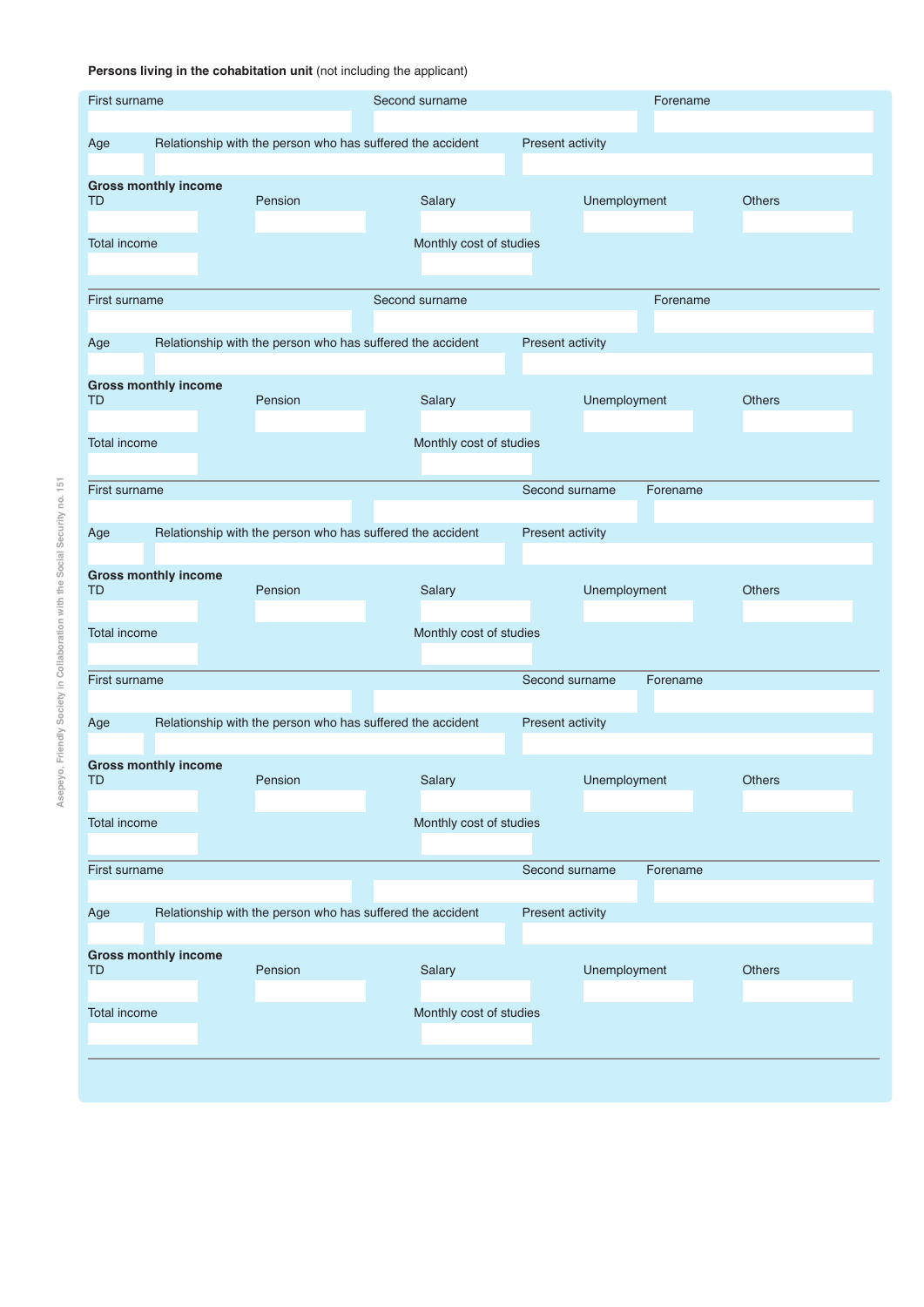| <b>Request made</b> |  |
|---------------------|--|
| Invoice or quote    |  |

Invoke amount **Invoke amount Cuote amount Cuote amount up to 100%** Amount applied for

, ,

Reason and intended use of the aid

You are informed that should the complementary provision be awarded, it is considered the same as remuneration for employment (either monetary or in kind) for the purposes of personal income tax, and the Friendly Society will inform the tax authorities of the payment of the provision. Similarly, the applicant undertakes to provide the receipts of proof of the use of the aid or, to the contrary, to return the amount received. Complementary provisions may be awarded to the beneficiary once only for each work accident or occupational illness suffered.

Applicant's signature